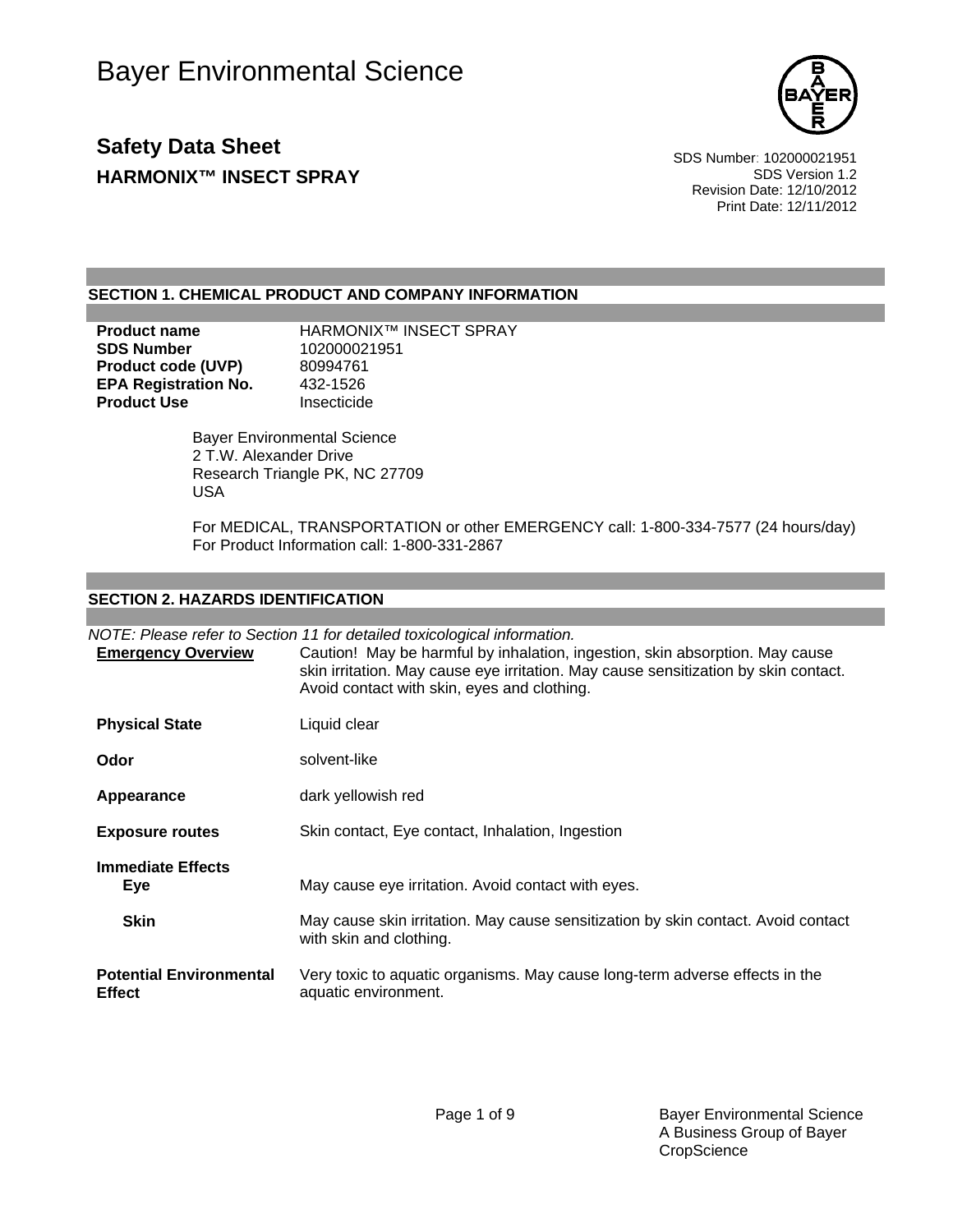

## **Safety Data Sheet**<br>
HARMONIX™ INSECT SPRAY<br>
SDS Version 1.2 **HARMONIX™ INSECT SPRAY**

| <b>SECTION 3. COMPOSITION/INFORMATION ON INGREDIENTS</b>                                       |                                                                                                                                                                                                                               |                      |                                                                                                                                                                          |  |
|------------------------------------------------------------------------------------------------|-------------------------------------------------------------------------------------------------------------------------------------------------------------------------------------------------------------------------------|----------------------|--------------------------------------------------------------------------------------------------------------------------------------------------------------------------|--|
|                                                                                                |                                                                                                                                                                                                                               |                      |                                                                                                                                                                          |  |
| <b>Hazardous Component Name</b><br>Pyrethrins including cinerins<br>Trade Secret Ingredient(s) |                                                                                                                                                                                                                               | CAS-No.<br>8003-34-7 | <b>Average % by Weight</b><br>6.00                                                                                                                                       |  |
| <b>SECTION 4. FIRST AID MEASURES</b>                                                           |                                                                                                                                                                                                                               |                      |                                                                                                                                                                          |  |
|                                                                                                |                                                                                                                                                                                                                               |                      |                                                                                                                                                                          |  |
| General                                                                                        | poison control center or doctor or going for treatment.                                                                                                                                                                       |                      | When possible, have the product container or label with you when calling a                                                                                               |  |
| Eye                                                                                            | Hold eye open and rinse slowly and gently with water for 15-20 minutes.<br>Remove contact lenses, if present, after the first 5 minutes, then continue rinsing<br>eye. Call a physician or poison control center immediately. |                      |                                                                                                                                                                          |  |
| <b>Skin</b>                                                                                    | Take off contaminated clothing and shoes immediately. Wash off immediately<br>with plenty of water for at least 15 minutes. Call a physician or poison control<br>center immediately.                                         |                      |                                                                                                                                                                          |  |
| Ingestion                                                                                      | a physician or poison control center. Never give anything by mouth to an<br>unconscious person. Do not leave victim unattended.                                                                                               |                      | Call a physician or poison control center immediately. Rinse out mouth and give<br>water in small sips to drink. DO NOT induce vomiting unless directed to do so by      |  |
| Inhalation                                                                                     | poison control center immediately.                                                                                                                                                                                            |                      | Move to fresh air. If person is not breathing, call 911 or an ambulance, then give<br>artificial respiration, preferably mouth-to-mouth if possible. Call a physician or |  |
| <b>Notes to physician</b>                                                                      |                                                                                                                                                                                                                               |                      |                                                                                                                                                                          |  |

**Treatment** Appropriate supportive and symptomatic treatment as indicated by the patient's condition is recommended. There is no specific antidote.

### **SECTION 5. FIRE FIGHTING MEASURES**

| <b>Flash point</b>              | $>93.3$ °C $/$ > 199.9 °F<br>Test type: closed cup |
|---------------------------------|----------------------------------------------------|
| <b>Autoignition temperature</b> | no data available                                  |
| Lower Flammability<br>Limit     | no data available                                  |
| <b>Upper Flammability Limit</b> | no data available                                  |
| <b>Explosiveness</b>            | Not explosive                                      |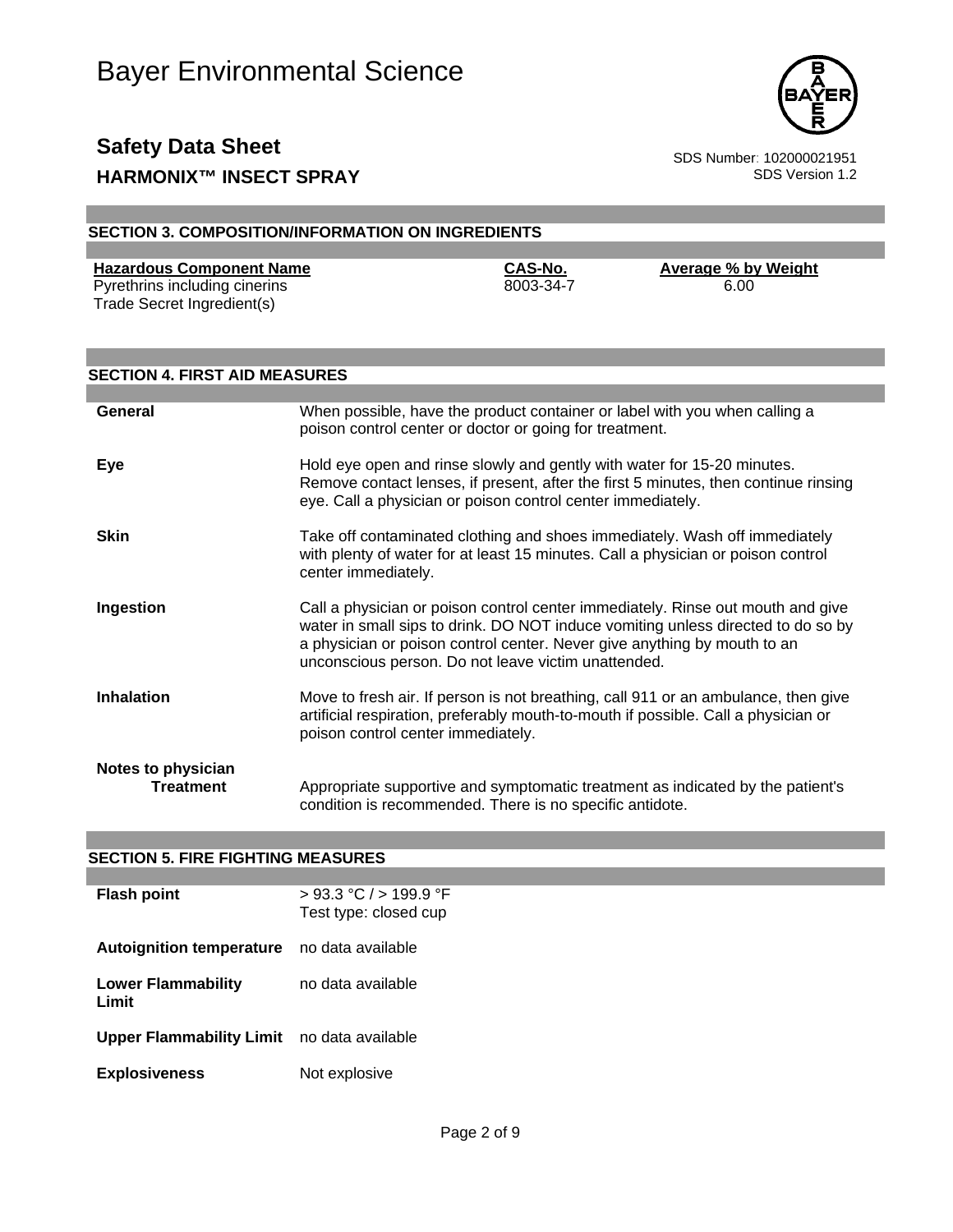

### **Safety Data Sheet**<br> **HARMONIXTM INSECT SPRAY** SDS Number: 102000021951 **HARMONIX™ INSECT SPRAY**

| Suitable extinguishing<br>media             | Water spray, Carbon dioxide (CO2), Dry chemical, Foam                                                                                                                                        |  |  |
|---------------------------------------------|----------------------------------------------------------------------------------------------------------------------------------------------------------------------------------------------|--|--|
| <b>Fire Fighting</b><br><b>Instructions</b> | Keep out of smoke. Fight fire from upwind position. Cool closed containers<br>exposed to fire with water spray. Do not allow run-off from fire fighting to enter<br>drains or water courses. |  |  |
|                                             | Firefighters should wear NIOSH approved self-contained breathing apparatus<br>and full protective clothing.                                                                                  |  |  |

#### **SECTION 6. ACCIDENTAL RELEASE MEASURES**

| <b>Personal precautions</b> | Keep unauthorized people away. Isolate hazard area. Avoid contact with spilled<br>product or contaminated surfaces.                                                                                                                                                                            |
|-----------------------------|------------------------------------------------------------------------------------------------------------------------------------------------------------------------------------------------------------------------------------------------------------------------------------------------|
| Methods for cleaning up     | Soak up with inert absorbent material (e.g. sand, silica gel, acid binder, universal<br>binder, sawdust). Collect and transfer the product into a properly labelled and<br>tightly closed container. Clean contaminated floors and objects thoroughly,<br>observing environmental regulations. |
| <b>Additional advice</b>    | Use personal protective equipment. Do not allow to enter soil, waterways or<br>waste water canal.                                                                                                                                                                                              |

#### **SECTION 7. HANDLING AND STORAGE**

| <b>Handling procedures</b>         | Maintain exposure levels below the exposure limit through the use of general<br>and local exhaust ventilation. Handle and open container in a manner as to<br>prevent spillage.                                                                                                        |
|------------------------------------|----------------------------------------------------------------------------------------------------------------------------------------------------------------------------------------------------------------------------------------------------------------------------------------|
| <b>Storing Procedures</b>          | Store in original container and out of the reach of children, preferably in a locked<br>storage area. Store in a cool, dry place and in such a manner as to prevent cross<br>contamination with other crop protection products, fertilizers, food, and feed.<br>Protect from freezing. |
| Work/Hygienic<br><b>Procedures</b> | Wash hands thoroughly with soap and water after handling and before eating,<br>drinking, chewing gum, using tobacco, using the toilet or applying cosmetics.                                                                                                                           |
|                                    | Remove Personal Protective Equipment (PPE) immediately after handling this<br>product. Remove soiled clothing immediately and clean thoroughly before using<br>again. Wash thoroughly and put on clean clothing.                                                                       |

#### **SECTION 8. EXPOSURE CONTROLS / PERSONAL PROTECTION**

#### **General Protection** Follow manufacturer's instructions for cleaning/maintaining PPE. If no such instructions for washables, use detergent and warm/tepid water. Keep and wash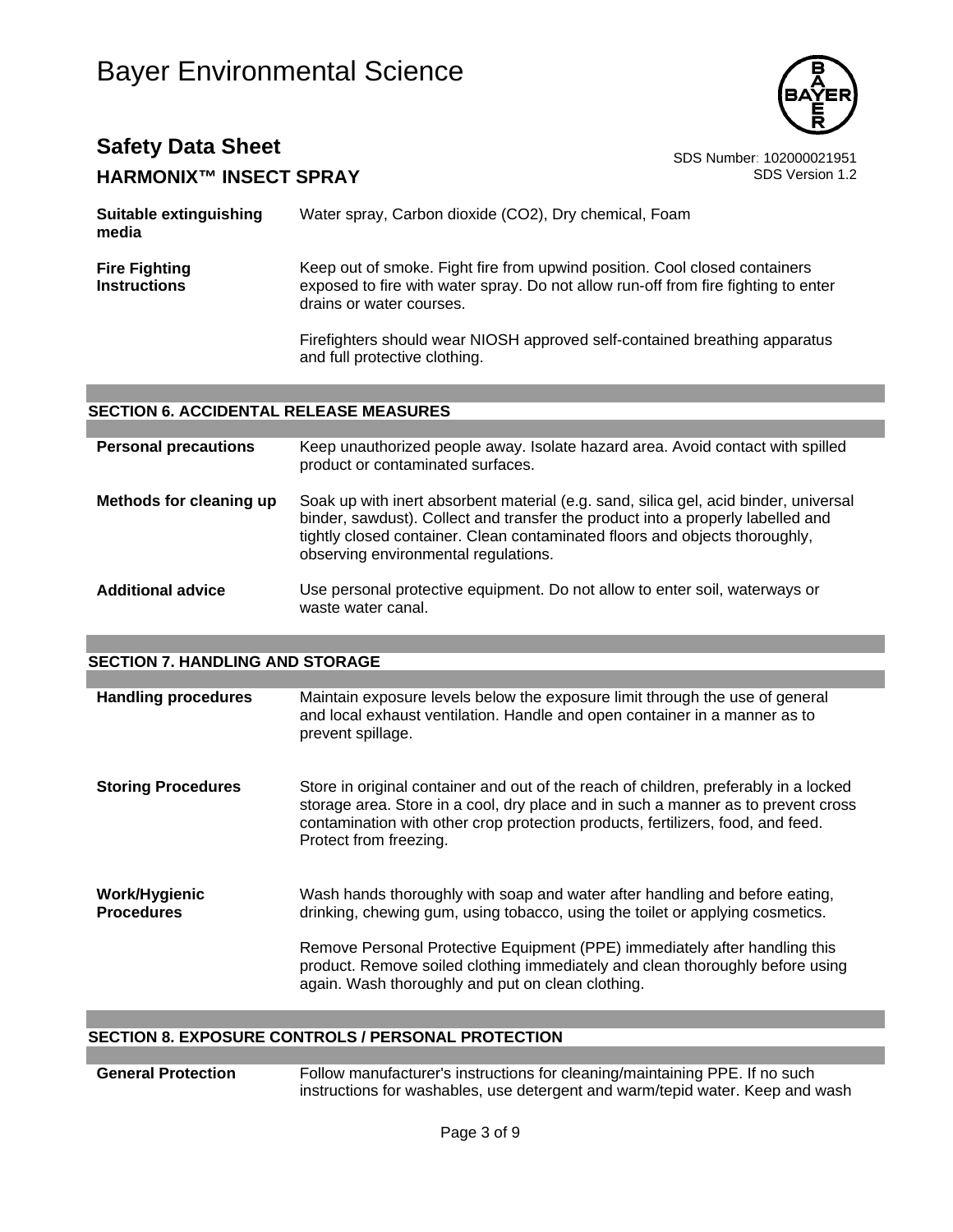

# **Safety Data Sheet**<br> **EXPIRITE SOS Number**: 102000021951<br>
SDS Version 1.2 **HARMONIY™ INSECT SPRAY**

| <u> HANMUNIA WINJEUT JENAT</u>   |           |                                                                                                                                                                                                                        |                                                                                                                                                       |                                                                                                |  |
|----------------------------------|-----------|------------------------------------------------------------------------------------------------------------------------------------------------------------------------------------------------------------------------|-------------------------------------------------------------------------------------------------------------------------------------------------------|------------------------------------------------------------------------------------------------|--|
|                                  |           | PPE separately from other laundry.                                                                                                                                                                                     |                                                                                                                                                       |                                                                                                |  |
|                                  |           | Train employees in safe use of the product.                                                                                                                                                                            |                                                                                                                                                       |                                                                                                |  |
| <b>Eye/Face Protection</b>       |           | Tightly fitting safety goggles                                                                                                                                                                                         |                                                                                                                                                       |                                                                                                |  |
| <b>Hand protection</b>           |           | Chemical resistant nitrile rubber gloves                                                                                                                                                                               |                                                                                                                                                       |                                                                                                |  |
| <b>Body Protection</b>           |           | Wear long-sleeved shirt and long pants and shoes plus socks.                                                                                                                                                           |                                                                                                                                                       |                                                                                                |  |
| <b>Respiratory protection</b>    |           | When respirators are required, select NIOSH approved equipment based on<br>actual or potential airborne concentrations and in accordance with the<br>appropriate regulatory standards and/or industry recommendations. |                                                                                                                                                       |                                                                                                |  |
| <b>Exposure Limits</b>           |           | information number listed in Section 1.                                                                                                                                                                                | This product contains material which are Trade Secret and may have<br>Occupational Exposure Limits. If more information is required, call the product |                                                                                                |  |
| Pyrethrins including<br>cinerins | 8003-34-7 | OES BCS*                                                                                                                                                                                                               | <b>TWA</b>                                                                                                                                            | $5 \text{ mg/m}$                                                                               |  |
|                                  |           | <b>ACGIH</b><br><b>NIOSH</b><br>OSHA Z1<br>OSHA Z1A<br>TN OEL<br>TX ESL<br>TX ESL<br>US CA OEL                                                                                                                         | <b>TWA</b><br><b>REL</b><br><b>PEL</b><br><b>TWA</b><br><b>TWA</b><br><b>ST ESL</b><br>AN ESL<br><b>TWA PEL</b>                                       | 5 mg/m3<br>$5 \text{ mg/m}$<br>5 mg/m3<br>5 mg/m3<br>5 mg/m3<br>50 ug/m3<br>5 ug/m3<br>5 mg/m3 |  |

\*OES BCS: Internal Bayer CropScience "Occupational Exposure Standard"

### **SECTION 9. PHYSICAL AND CHEMICAL PROPERTIES**

| Appearance              | dark yellowish red       |
|-------------------------|--------------------------|
| <b>Physical State</b>   | Liquid clear             |
| Odor                    | solvent-like             |
| рH                      | ca. 10.1                 |
| Vapor Pressure          | no data available        |
| Vapor Density (Air = 1) | no data available        |
| <b>Density</b>          | $0.94$ g/cm <sup>3</sup> |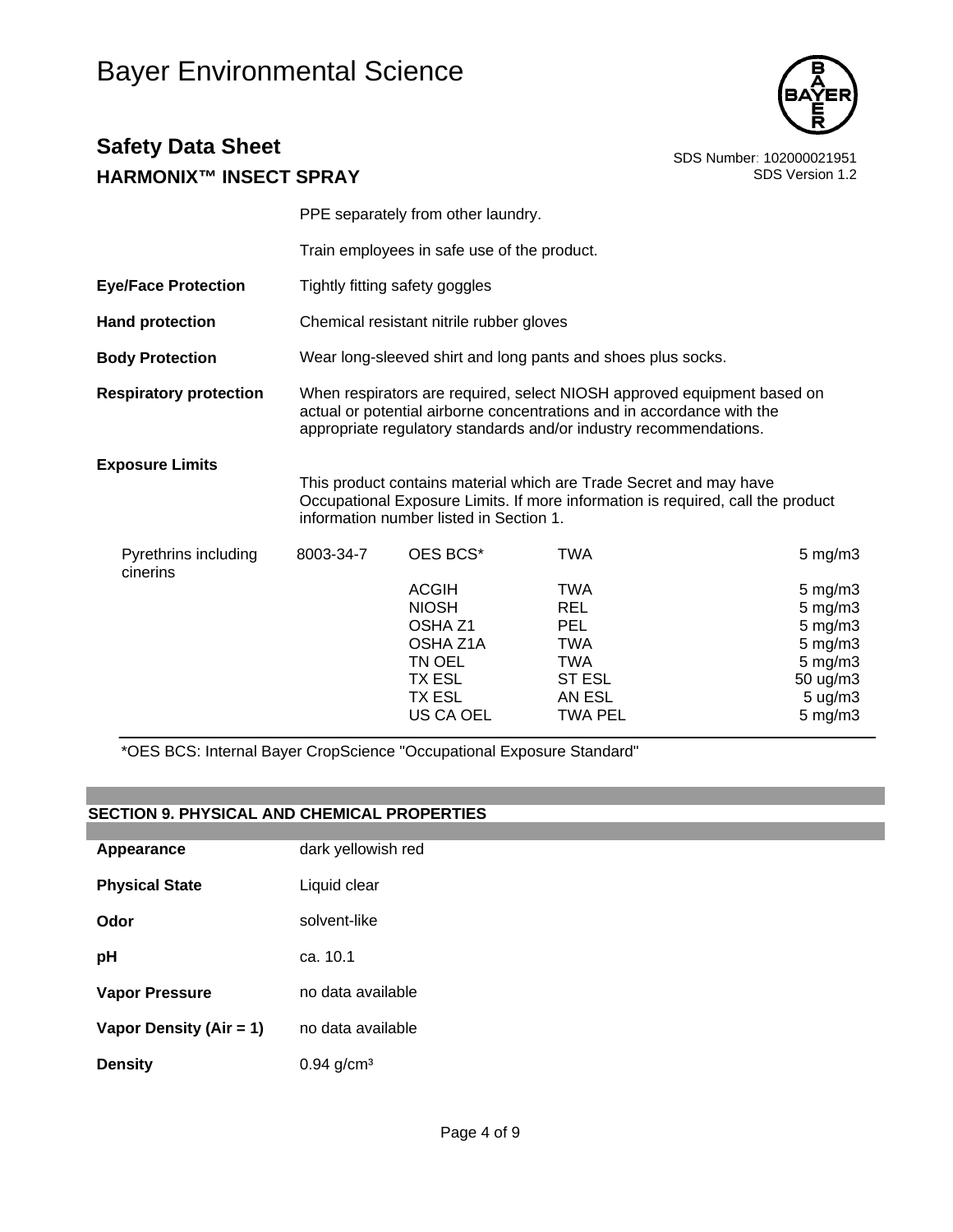

## **Safety Data Sheet**<br> **HARMONIXTM INSECT SPRAY** SDS Number: 102000021951 **HARMONIX™ INSECT SPRAY**

| <b>Evaporation rate</b>                           | no data available |
|---------------------------------------------------|-------------------|
| <b>Boiling Point</b>                              | no data available |
| <b>Melting / Freezing Point</b>                   | no data available |
| <b>Water solubility</b>                           | no data available |
| <b>Minimum Ignition Energy</b>                    | no data available |
| <b>Decomposition</b><br>temperature               | no data available |
| <b>Partition coefficient: n-</b><br>octanol/water | no data available |
| <b>Viscosity</b>                                  | 23 mPa.s          |

### **SECTION 10. STABILITY AND REACTIVITY**

| <b>Conditions to avoid</b>                        | freezing                        |
|---------------------------------------------------|---------------------------------|
| Incompatibility                                   | no data available.              |
| <b>Hazardous</b><br><b>Decomposition Products</b> | no data available               |
| <b>Hazardous reactions</b>                        | No hazardous reactions known.   |
| <b>Chemical Stability</b>                         | Stable under normal conditions. |

#### **SECTION 11. TOXICOLOGICAL INFORMATION**

Only acute toxicity studies have been performed on the formulated product. The non-acute information pertains to the technical-grade active ingredient, pyrethrins.

**Acute oral toxicity** rat: LD50: > 5,000 mg/kg

**Acute dermal toxicity** rat: LD50: > 5,000 mg/kg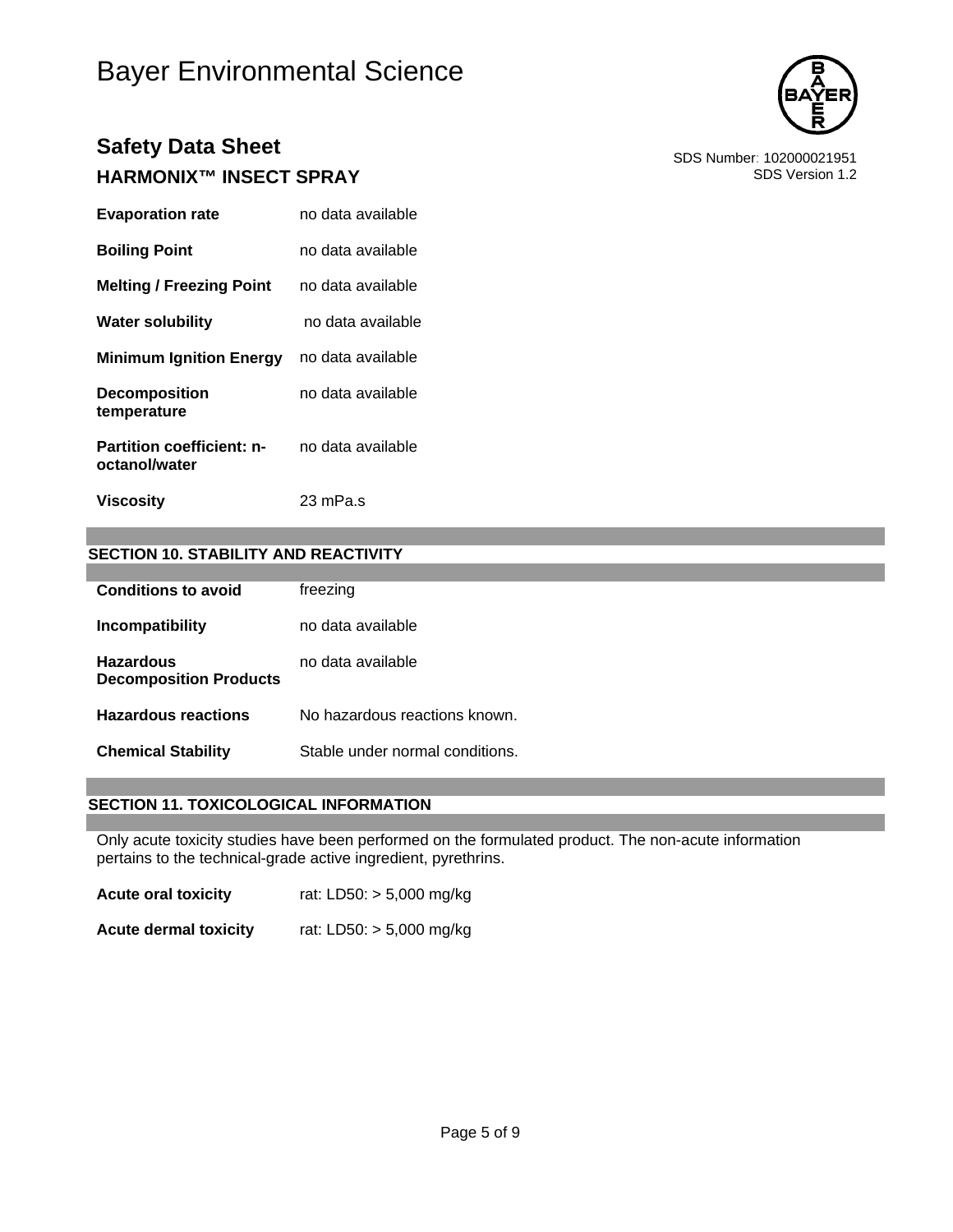

## **Safety Data Sheet**<br>BDS Number: 102000021951<br>SDS Version 1.2 **HARMONIX™ INSECT SPRAY**

| <b>Acute inhalation toxicity</b> | rat: LC50: > 2.07 mg/l<br>Exposure time: 4 h<br>Determined in the form of liquid aerosol.                                     |
|----------------------------------|-------------------------------------------------------------------------------------------------------------------------------|
|                                  | rat: LC50: > 8.28 mg/l<br>Exposure time: 1 h<br>Determined in the form of liquid aerosol.<br>Extrapolated from the 4 hr LC50. |
| <b>Skin irritation</b>           | rabbit: Moderate skin irritation.                                                                                             |
| Eye irritation                   | rabbit: Moderate eye irritation.                                                                                              |
| Sensitisation                    | guinea pig: Sensitising                                                                                                       |
| <b>Chronic toxicity</b>          | Pyrethrin caused neurobehavioral effects and/or neuropathological changes in<br>animal studies.                               |

#### **Assessment Carcinogenicity**

Pyrethrin was not carcinogenic in lifetime feeding studies in rats and mice.

| <b>ACGIH</b><br>Pyrethrins including cinerins<br><b>NTP</b><br>None.<br><b>IARC</b><br>None.<br><b>OSHA</b><br>None. |                                                                     | 8003-34-7 | Group A4                                                                         |
|----------------------------------------------------------------------------------------------------------------------|---------------------------------------------------------------------|-----------|----------------------------------------------------------------------------------|
| <b>Reproductive toxicity</b>                                                                                         |                                                                     |           | Pyrethrin did not cause reproductive toxicity in a two-generation study in rats. |
| <b>Developmental Toxicity</b>                                                                                        | Pyrethrin did not cause developmental toxicity in rats and rabbits. |           |                                                                                  |
| Mutagenicity                                                                                                         | tests.                                                              |           | Pyrethrin was not mutagenic or genotoxic in a battery of in vitro and in vivo    |

### **SECTION 12. ECOLOGICAL INFORMATION**

**Environmental precautions**  Do not allow to get into surface water, drains and ground water. Do not contaminate surface or ground water by cleaning equipment or disposal of wastes, including equipment wash water.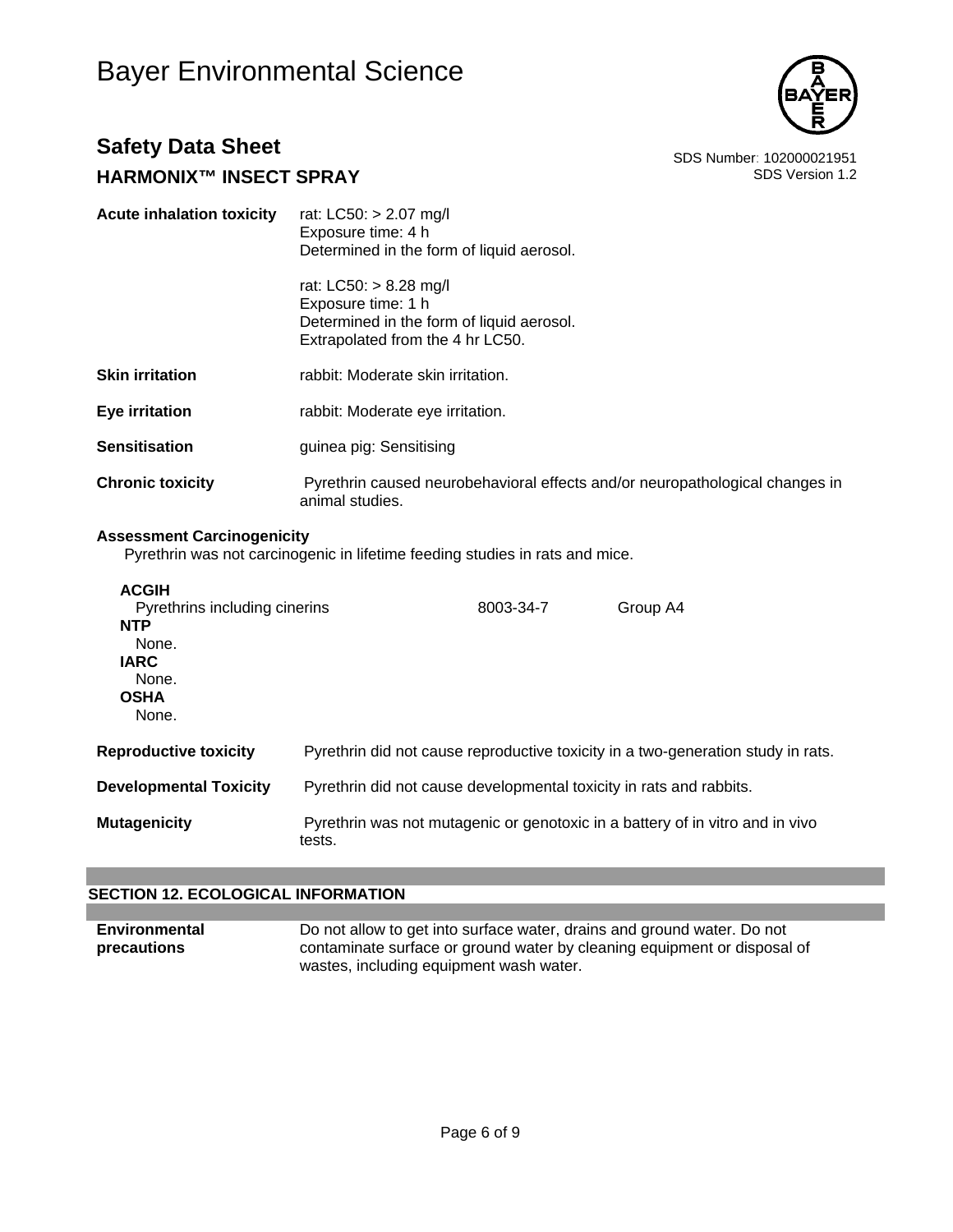



### **SECTION 13. DISPOSAL CONSIDERATIONS**

| <b>General Disposal</b><br>Guidance | Dispose in accordance with all local, state/provincial and federal regulations.<br>Never place unused product down any indoor or outdoor drain.                                                               |
|-------------------------------------|---------------------------------------------------------------------------------------------------------------------------------------------------------------------------------------------------------------|
| <b>Container Disposal</b>           | Consult state and local regulations regarding the proper disposal of container.                                                                                                                               |
| <b>RCRA Information</b>             | Characterization and proper disposal of this material as a special or hazardous<br>waste is dependent upon Federal, State and local laws and are the user's<br>responsibility. RCRA classification may apply. |

#### **SECTION 14. TRANSPORT INFORMATION**

| 49CFR                    | 3082                                                  |
|--------------------------|-------------------------------------------------------|
| UN number                | 9                                                     |
| Class                    | Ш                                                     |
| Packaging group          | ENVIRONMENTALLY HAZARDOUS SUBSTANCES, LIQUID, N.O.S.  |
| Description of the goods | (PYRETHRINS)                                          |
| RQ.                      | Reportable Quantity is reached with 16 lb of product. |
| <b>IMDG</b>              | 3082                                                  |
| UN number                | 9                                                     |
| Class                    | Ш                                                     |
| Packaging group          | <b>YES</b>                                            |
| Marine pollutant         | ENVIRONMENTALLY HAZARDOUS SUBSTANCE, LIQUID, N.O.S.   |
| Description of the goods | (PYRETHRINS SOLUTION)                                 |
| <b>IATA</b>              | 3082                                                  |
| UN number                | 9                                                     |
| Class                    | Ш                                                     |
| Packaging group          | <b>YES</b>                                            |
| Environm. Hazardous Mark | ENVIRONMENTALLY HAZARDOUS SUBSTANCE, LIQUID, N.O.S.   |
| Description of the goods | (PYRETHRINS SOLUTION)                                 |

This transportation information is not intended to convey all specific regulatory information relating to this product. It does not address regulatory variations due to package size or special transportation requirements.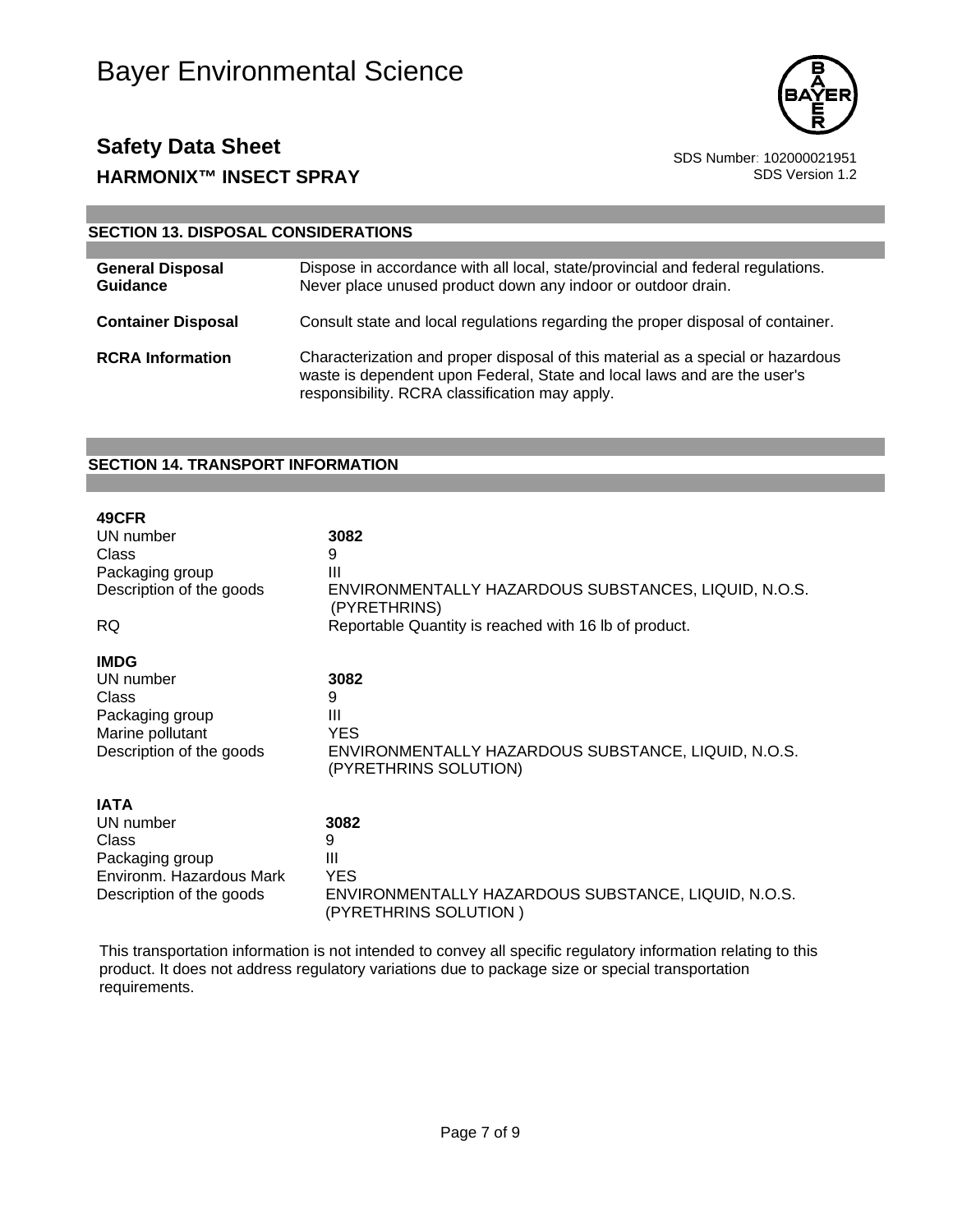

## **Safety Data Sheet**<br>BDS Number: 102000021951<br>SDS Version 1.2 **HARMONIX™ INSECT SPRAY**

### **SECTION 15. REGULATORY INFORMATION**

This product contains material(s) which are Trade Secret and are on various Regulatory Lists. These material(s) are not listed below. If more information is required, call the product information number listed in Section 1.

| <b>EPA Registration No.</b><br><b>US Federal Regulations</b><br><b>TSCA list</b><br>None.<br>None.<br><b>SARA Title III - Section 302 - Notification and Information</b>             | 432-1526 |           | US. Toxic Substances Control Act (TSCA) Section 12(b) Export Notification (40 CFR 707, Subpt D)                       |       |
|--------------------------------------------------------------------------------------------------------------------------------------------------------------------------------------|----------|-----------|-----------------------------------------------------------------------------------------------------------------------|-------|
| None.<br><b>SARA Title III - Section 313 - Toxic Chemical Release Reporting</b><br>None.                                                                                             |          |           |                                                                                                                       |       |
| <b>US States Regulatory Reporting</b><br><b>CA Prop65</b>                                                                                                                            |          |           | This product does not contain any substances known to the State of California to cause cancer.                        |       |
| harm.<br><b>US State Right-To-Know Ingredients</b><br>Pyrethrins including cinerins                                                                                                  |          | 8003-34-7 | This product does not contain any substances known to the State of California to cause reproductive<br>CA, CT, MN, RI |       |
| <b>Canadian Regulations</b><br><b>Canadian Domestic Substance List</b><br>Pyrethrins including cinerins                                                                              |          | 8003-34-7 |                                                                                                                       |       |
| Environmental<br><b>CERCLA</b><br>Pyrethrins including cinerins<br><b>Clean Water Section 307 Priority Pollutants</b><br>None.<br>Safe Drinking Water Act Maximum Contaminant Levels |          | 8003-34-7 |                                                                                                                       | 1 lbs |
| None.<br><b>International Regulations</b><br><b>European Inventory of Existing Commercial Substances (EINECS)</b><br>Pyrethrins including cinerins                                   |          | 8003-34-7 |                                                                                                                       |       |